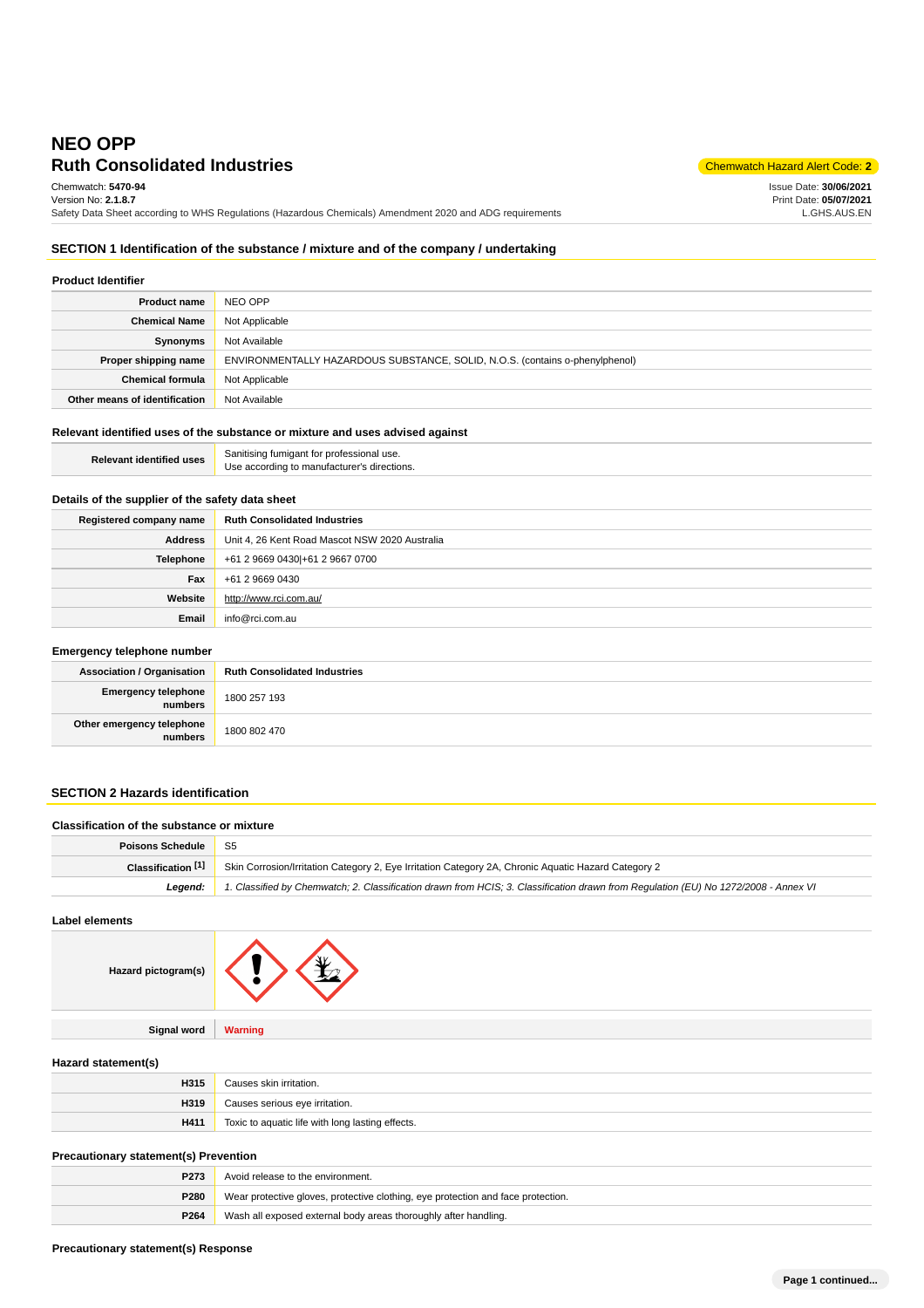## **NEO OPP**

| P305+P351+P338 | IF IN EYES: Rinse cautiously with water for several minutes. Remove contact lenses, if present and easy to do. Continue rinsing. |  |
|----------------|----------------------------------------------------------------------------------------------------------------------------------|--|
| P337+P313      | If eye irritation persists: Get medical advice/attention.                                                                        |  |
| P391           | Collect spillage.                                                                                                                |  |
| P302+P352      | IF ON SKIN: Wash with plenty of water and soap.                                                                                  |  |
| P332+P313      | If skin irritation occurs: Get medical advice/attention.                                                                         |  |
| P362+P364      | Take off contaminated clothing and wash it before reuse.                                                                         |  |

#### **Precautionary statement(s) Storage**

Not Applicable

#### **Precautionary statement(s) Disposal**

**P501** Dispose of contents/container to authorised hazardous or special waste collection point in accordance with any local regulation.

#### **SECTION 3 Composition / information on ingredients**

#### **Substances**

See section below for composition of Mixtures

#### **Mixtures**

| <b>CAS No</b> | %[weight]                                                                                                                                                                                      | Name           |
|---------------|------------------------------------------------------------------------------------------------------------------------------------------------------------------------------------------------|----------------|
| $90 - 43 - 7$ | $10 - 12$                                                                                                                                                                                      | o-phenylphenol |
| Leaend:       | 1. Classified by Chemwatch; 2. Classification drawn from HCIS; 3. Classification drawn from Regulation (EU) No 1272/2008 - Annex VI; 4.<br>Classification drawn from C&L * EU IOELVs available |                |

## **SECTION 4 First aid measures**

#### **Description of first aid measures**

| <b>Eye Contact</b>  | If this product comes in contact with the eyes:<br>• Wash out immediately with fresh running water.<br>Ensure complete irrigation of the eye by keeping eyelids apart and away from eye and moving the eyelids by occasionally lifting the upper<br>and lower lids.<br>Seek medical attention without delay; if pain persists or recurs seek medical attention.<br>Removal of contact lenses after an eye injury should only be undertaken by skilled personnel.                                 |
|---------------------|--------------------------------------------------------------------------------------------------------------------------------------------------------------------------------------------------------------------------------------------------------------------------------------------------------------------------------------------------------------------------------------------------------------------------------------------------------------------------------------------------|
| <b>Skin Contact</b> | If skin contact occurs:<br>Immediately remove all contaminated clothing, including footwear.<br>Flush skin and hair with running water (and soap if available).<br>Seek medical attention in event of irritation.                                                                                                                                                                                                                                                                                |
| Inhalation          | If fumes or combustion products are inhaled remove from contaminated area.<br>Lay patient down. Keep warm and rested.<br>Prostheses such as false teeth, which may block airway, should be removed, where possible, prior to initiating first aid procedures.<br>Apply artificial respiration if not breathing, preferably with a demand valve resuscitator, bag-valve mask device, or pocket mask as trained.<br>Perform CPR if necessary.<br>Transport to hospital, or doctor.                 |
| Ingestion           | If swallowed do <b>NOT</b> induce vomiting.<br>► If vomiting occurs, lean patient forward or place on left side (head-down position, if possible) to maintain open airway and prevent aspiration.<br>• Observe the patient carefully.<br>▶ Never give liquid to a person showing signs of being sleepy or with reduced awareness; i.e. becoming unconscious.<br>Give water to rinse out mouth, then provide liquid slowly and as much as casualty can comfortably drink.<br>Seek medical advice. |

#### **Indication of any immediate medical attention and special treatment needed**

For acute or short term repeated exposures to phenols/ cresols:

- Phenol is absorbed rapidly through lungs and skin. [Massive skin contact may result in collapse and death]\*
- [Ingestion may result in ulceration of upper respiratory tract; perforation of oesophagus and/or stomach, with attendant complications, may occur. Oesophageal stricture may occur.]\*
- An initial excitatory phase may present. Convulsions may appear as long as 18 hours after ingestion. Hypotension and ventricular tachycardia that require vasopressor and antiarrhythmic therapy, respectively, can occur.
- **F** Respiratory arrest, ventricular dysrhythmias, seizures and metabolic acidosis may complicate severe phenol exposures so the initial attention should be directed towards stabilisation of breathing and circulation with ventilation, intubation, intravenous lines, fluids and cardiac monitoring as indicated.
- [Vegetable oils retard absorption; do NOT use paraffin oils or alcohols. Gastric lavage, with endotracheal intubation, should be repeated until phenol odour is no longer detectable; follow with vegetable oil. A saline cathartic should then be given.]\* ALTERNATIVELY: Activated charcoal (1g/kg) may be given. A cathartic should be given after oral activated charcoal.
- Severe poisoning may require slow intravenous injection of methylene blue to treat methaemoglobinaemia.
- [Renal failure may require haemodialysis.]\*
- Most absorbed phenol is biotransformed by the liver to ethereal and glucuronide sulfates and is eliminated almost completely after 24 hours. [Ellenhorn and Barceloux: Medical k, Toxicology] \*[Union Carbide]

#### BIOLOGICAL EXPOSURE INDEX - BEI

These represent the determinants observed in specimens collected from a healthy worker who has been exposed to the Exposure Standard (ES or TLV):

Determinant **Index Comments** Comments **Index Comments Comments Comments Comments** 1. Total phenol in blood **250** mg/gm creatinine **250 mg/gm creatinine** End of shift B, NS

B: Background levels occur in specimens collected from subjects **NOT** exposed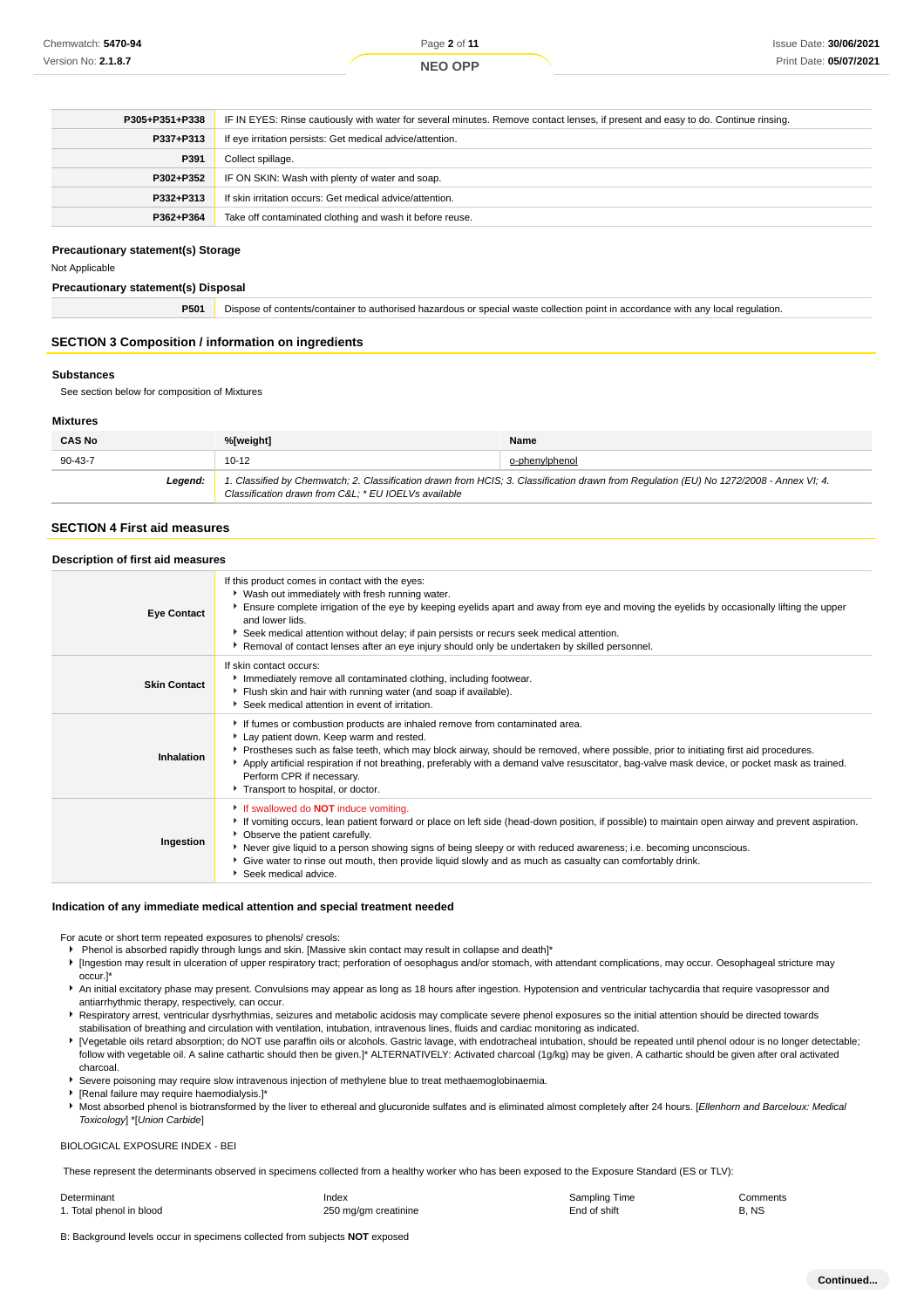# **NEO OPP**

NS: Non-specific determinant; also seen in exposure to other materials

# **SECTION 5 Firefighting measures**

## **Extinguishing media**

- Water spray or fog.
- Foam.
- Dry chemical powder.
- **BCF** (where regulations permit).
- Carbon dioxide.

## **Special hazards arising from the substrate or mixture**

| <b>Fire Incompatibility</b>    | Avoid contamination with oxidising agents i.e. nitrates, oxidising acids, chlorine bleaches, pool chlorine etc. as ignition may result                                                                                                                                                                                                                                                                                                                                                                                                                                                                                                                                                                                                                                                                                                                                                                                                                                                                                                                                                                                                                                                                                                                                                                                                                                                                                                                                                                                                                                                                                                                                                                                                                                                                                                                                                                             |  |  |
|--------------------------------|--------------------------------------------------------------------------------------------------------------------------------------------------------------------------------------------------------------------------------------------------------------------------------------------------------------------------------------------------------------------------------------------------------------------------------------------------------------------------------------------------------------------------------------------------------------------------------------------------------------------------------------------------------------------------------------------------------------------------------------------------------------------------------------------------------------------------------------------------------------------------------------------------------------------------------------------------------------------------------------------------------------------------------------------------------------------------------------------------------------------------------------------------------------------------------------------------------------------------------------------------------------------------------------------------------------------------------------------------------------------------------------------------------------------------------------------------------------------------------------------------------------------------------------------------------------------------------------------------------------------------------------------------------------------------------------------------------------------------------------------------------------------------------------------------------------------------------------------------------------------------------------------------------------------|--|--|
| <b>Advice for firefighters</b> |                                                                                                                                                                                                                                                                                                                                                                                                                                                                                                                                                                                                                                                                                                                                                                                                                                                                                                                                                                                                                                                                                                                                                                                                                                                                                                                                                                                                                                                                                                                                                                                                                                                                                                                                                                                                                                                                                                                    |  |  |
| <b>Fire Fighting</b>           | Alert Fire Brigade and tell them location and nature of hazard.<br>• Wear breathing apparatus plus protective gloves in the event of a fire.<br>Prevent, by any means available, spillage from entering drains or water courses.<br>Use fire fighting procedures suitable for surrounding area.<br>DO NOT approach containers suspected to be hot.<br>Cool fire exposed containers with water spray from a protected location.<br>If safe to do so, remove containers from path of fire.<br>Equipment should be thoroughly decontaminated after use.                                                                                                                                                                                                                                                                                                                                                                                                                                                                                                                                                                                                                                                                                                                                                                                                                                                                                                                                                                                                                                                                                                                                                                                                                                                                                                                                                               |  |  |
| <b>Fire/Explosion Hazard</b>   | Solid which exhibits difficult combustion or is difficult to ignite.<br>Avoid generating dust, particularly clouds of dust in a confined or unventilated space as dusts may form an explosive mixture with air, and<br>any source of ignition, i.e. flame or spark, will cause fire or explosion.<br>> Dust clouds generated by the fine grinding of the solid are a particular hazard; accumulations of fine dust (420 micron or less) may burn<br>rapidly and fiercely if ignited; once initiated larger particles up to 1400 microns diameter will contribute to the propagation of an explosion.<br>A dust explosion may release large quantities of gaseous products; this in turn creates a subsequent pressure rise of explosive force capable<br>of damaging plant and buildings and injuring people.<br>> Usually the initial or primary explosion takes place in a confined space such as plant or machinery, and can be of sufficient force to damage<br>or rupture the plant. If the shock wave from the primary explosion enters the surrounding area, it will disturb any settled dust layers, forming a<br>second dust cloud, and often initiate a much larger secondary explosion. All large scale explosions have resulted from chain reactions of this<br>type.<br>▶ Dry dust can also be charged electrostatically by turbulence, pneumatic transport, pouring, in exhaust ducts and during transport.<br>▶ Build-up of electrostatic charge may be prevented by bonding and grounding.<br>▶ Powder handling equipment such as dust collectors, dryers and mills may require additional protection measures such as explosion venting.<br>All movable parts coming in contact with this material should have a speed of less than 1-metre/sec.<br>Combustion products include:<br>carbon monoxide (CO)<br>carbon dioxide (CO2)<br>other pyrolysis products typical of burning organic material. |  |  |
| <b>HAZCHEM</b>                 | 2Z                                                                                                                                                                                                                                                                                                                                                                                                                                                                                                                                                                                                                                                                                                                                                                                                                                                                                                                                                                                                                                                                                                                                                                                                                                                                                                                                                                                                                                                                                                                                                                                                                                                                                                                                                                                                                                                                                                                 |  |  |
|                                |                                                                                                                                                                                                                                                                                                                                                                                                                                                                                                                                                                                                                                                                                                                                                                                                                                                                                                                                                                                                                                                                                                                                                                                                                                                                                                                                                                                                                                                                                                                                                                                                                                                                                                                                                                                                                                                                                                                    |  |  |

# **SECTION 6 Accidental release measures**

**Personal precautions, protective equipment and emergency procedures**

See section 8

## **Environmental precautions**

See section 12

#### **Methods and material for containment and cleaning up**

| <b>Minor Spills</b> | Environmental hazard - contain spillage.<br>Remove all ignition sources.<br>Clean up all spills immediately.<br>Avoid contact with skin and eyes.<br>Control personal contact with the substance, by using protective equipment.<br>▶ Use dry clean up procedures and avoid generating dust.<br>Place in a suitable, labelled container for waste disposal.                                                                                                                                                                                                                                                                                                                                                                                                                          |
|---------------------|--------------------------------------------------------------------------------------------------------------------------------------------------------------------------------------------------------------------------------------------------------------------------------------------------------------------------------------------------------------------------------------------------------------------------------------------------------------------------------------------------------------------------------------------------------------------------------------------------------------------------------------------------------------------------------------------------------------------------------------------------------------------------------------|
| <b>Major Spills</b> | Environmental hazard - contain spillage.<br>Moderate hazard.<br><b>CAUTION:</b> Advise personnel in area.<br>Alert Emergency Services and tell them location and nature of hazard.<br>• Control personal contact by wearing protective clothing.<br>▶ Prevent, by any means available, spillage from entering drains or water courses.<br>Recover product wherever possible.<br>FIF DRY: Use dry clean up procedures and avoid generating dust. Collect residues and place in sealed plastic bags or other containers for<br>disposal. IF WET: Vacuum/shovel up and place in labelled containers for disposal.<br>▶ ALWAYS: Wash area down with large amounts of water and prevent runoff into drains.<br>If contamination of drains or waterways occurs, advise Emergency Services. |

Personal Protective Equipment advice is contained in Section 8 of the SDS.

## **SECTION 7 Handling and storage**

| Precautions for safe handling |                                                   |
|-------------------------------|---------------------------------------------------|
| Safe handling                 | Avoid all personal contact, including inhalation. |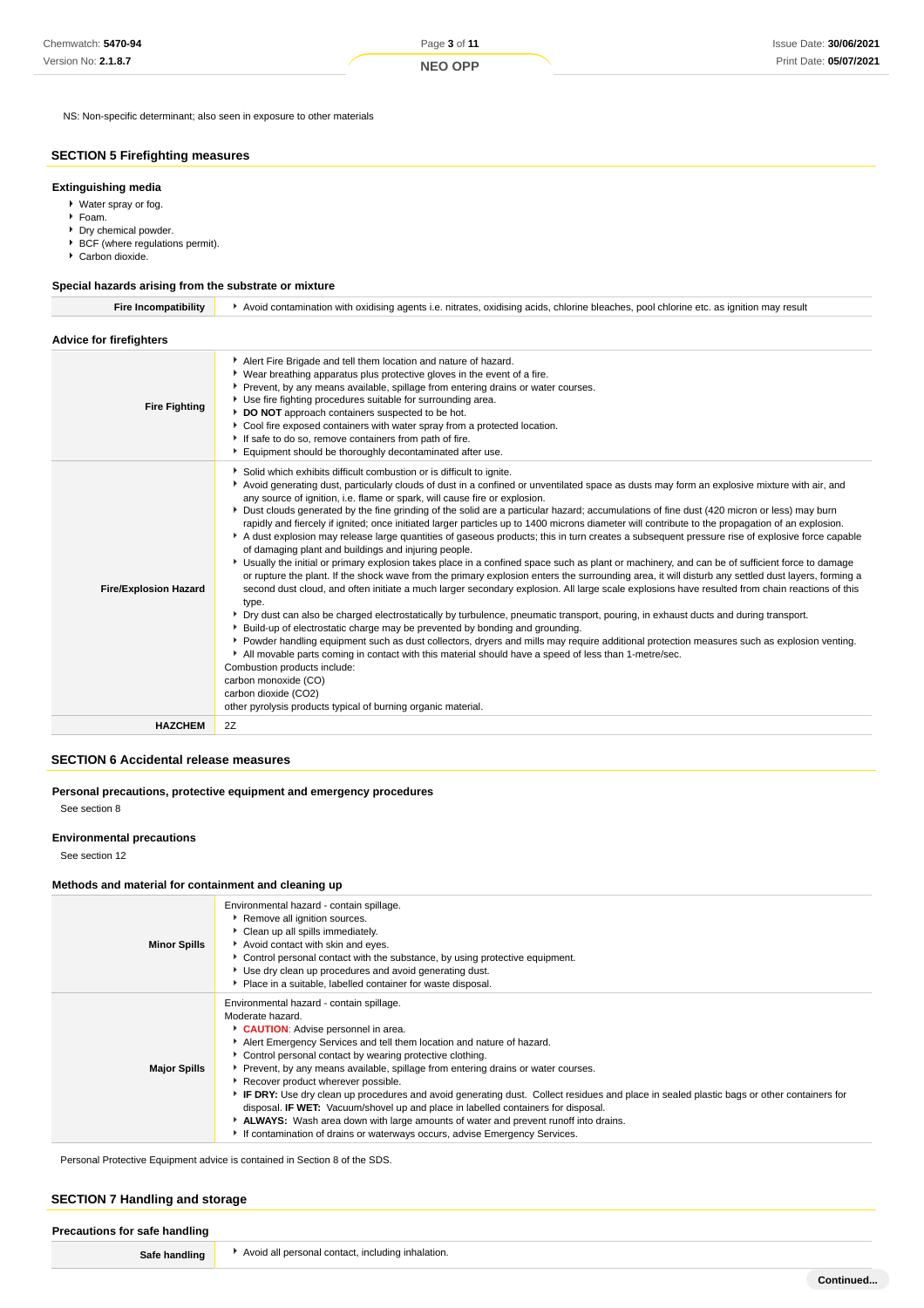|                          | ▶ Wear protective clothing when risk of exposure occurs.<br>Use in a well-ventilated area.<br>Prevent concentration in hollows and sumps.<br>DO NOT enter confined spaces until atmosphere has been checked.<br>DO NOT allow material to contact humans, exposed food or food utensils.                                                                                                                                                                                                                                                                                                                         |
|--------------------------|-----------------------------------------------------------------------------------------------------------------------------------------------------------------------------------------------------------------------------------------------------------------------------------------------------------------------------------------------------------------------------------------------------------------------------------------------------------------------------------------------------------------------------------------------------------------------------------------------------------------|
|                          | Avoid contact with incompatible materials.<br>V When handling, DO NOT eat, drink or smoke.<br>▶ Keep containers securely sealed when not in use.<br>Avoid physical damage to containers.<br>Always wash hands with soap and water after handling.                                                                                                                                                                                                                                                                                                                                                               |
|                          | ▶ Work clothes should be laundered separately. Launder contaminated clothing before re-use.<br>Use good occupational work practice.<br>▶ Observe manufacturer's storage and handling recommendations contained within this SDS.<br>Atmosphere should be regularly checked against established exposure standards to ensure safe working conditions are maintained.                                                                                                                                                                                                                                              |
|                          | ▶ Organic powders when finely divided over a range of concentrations regardless of particulate size or shape and suspended in air or some<br>other oxidizing medium may form explosive dust-air mixtures and result in a fire or dust explosion (including secondary explosions)<br>Minimise airborne dust and eliminate all ignition sources. Keep away from heat, hot surfaces, sparks, and flame.<br>Establish good housekeeping practices.<br>▶ Remove dust accumulations on a regular basis by vacuuming or gentle sweeping to avoid creating dust clouds.                                                 |
|                          | • Use continuous suction at points of dust generation to capture and minimise the accumulation of dusts. Particular attention should be given<br>to overhead and hidden horizontal surfaces to minimise the probability of a "secondary" explosion. According to NFPA Standard 654, dust<br>layers 1/32 in. (0.8 mm) thick can be sufficient to warrant immediate cleaning of the area.<br>Do not use air hoses for cleaning.                                                                                                                                                                                   |
|                          | ▶ Minimise dry sweeping to avoid generation of dust clouds. Vacuum dust-accumulating surfaces and remove to a chemical disposal area.<br>Vacuums with explosion-proof motors should be used.<br>Control sources of static electricity. Dusts or their packages may accumulate static charges, and static discharge can be a source of<br>ignition.<br>Solids handling systems must be designed in accordance with applicable standards (e.g. NFPA including 654 and 77) and other national                                                                                                                      |
|                          | quidance.<br>▶ Do not empty directly into flammable solvents or in the presence of flammable vapors.<br>The operator, the packaging container and all equipment must be grounded with electrical bonding and grounding systems. Plastic bags and<br>plastics cannot be grounded, and antistatic bags do not completely protect against development of static charges.<br>Empty containers may contain residual dust which has the potential to accumulate following settling. Such dusts may explode in the presence of<br>an appropriate ignition source.<br>Do NOT cut, drill, grind or weld such containers. |
|                          | In addition ensure such activity is not performed near full, partially empty or empty containers without appropriate workplace safety<br>authorisation or permit.                                                                                                                                                                                                                                                                                                                                                                                                                                               |
| <b>Other information</b> | Store in original containers.<br>Keep containers securely sealed.<br>Store in a cool, dry area protected from environmental extremes.<br>Store away from incompatible materials and foodstuff containers.<br>Protect containers against physical damage and check regularly for leaks.<br>• Observe manufacturer's storage and handling recommendations contained within this SDS.                                                                                                                                                                                                                              |
|                          | For major quantities:<br>Consider storage in bunded areas - ensure storage areas are isolated from sources of community water (including stormwater, ground<br>water, lakes and streams}.<br>Ensure that accidental discharge to air or water is the subject of a contingency disaster management plan; this may require consultation with<br>local authorities.                                                                                                                                                                                                                                                |

**Conditions for safe storage, including any incompatibilities**

| Suitable container      | Polyethylene or polypropylene container.<br>• Check all containers are clearly labelled and free from leaks. |
|-------------------------|--------------------------------------------------------------------------------------------------------------|
| Storage incompatibility | Avoid reaction with oxidising agents                                                                         |
|                         |                                                                                                              |

# **SECTION 8 Exposure controls / personal protection**

#### **Control parameters**

| <b>Occupational Exposure Limits (OEL)</b> |  |  |
|-------------------------------------------|--|--|
|                                           |  |  |

# **INGREDIENT DATA**

Not Available

## **Emergency Limits**

| Ingredient     | TEEL-1            | TEEL-2    |                     | TEEL-3    |
|----------------|-------------------|-----------|---------------------|-----------|
| o-phenylphenol | $29 \text{ mg/m}$ | 320 mg/m3 |                     | 490 mg/m3 |
| Ingredient     | Original IDLH     |           | <b>Revised IDLH</b> |           |
| o-phenylphenol | Not Available     |           | Not Available       |           |

## **Occupational Exposure Banding**

| Ingredient     | <b>Occupational Exposure Band Rating</b>                                                                                                                                                                                                                                                                                                                                 | <b>Occupational Exposure Band Limit</b> |  |
|----------------|--------------------------------------------------------------------------------------------------------------------------------------------------------------------------------------------------------------------------------------------------------------------------------------------------------------------------------------------------------------------------|-----------------------------------------|--|
| o-phenylphenol |                                                                                                                                                                                                                                                                                                                                                                          | $\leq 0.01$ mg/m <sup>3</sup>           |  |
| Notes:         | Occupational exposure banding is a process of assigning chemicals into specific categories or bands based on a chemical's potency and the<br>adverse health outcomes associated with exposure. The output of this process is an occupational exposure band (OEB), which corresponds to a<br>range of exposure concentrations that are expected to protect worker health. |                                         |  |

# **MATERIAL DATA**

## **Exposure controls**

**Appropriate engineering controls**

Engineering controls are used to remove a hazard or place a barrier between the worker and the hazard. Well-designed engineering controls can be highly effective in protecting workers and will typically be independent of worker interactions to provide this high level of protection.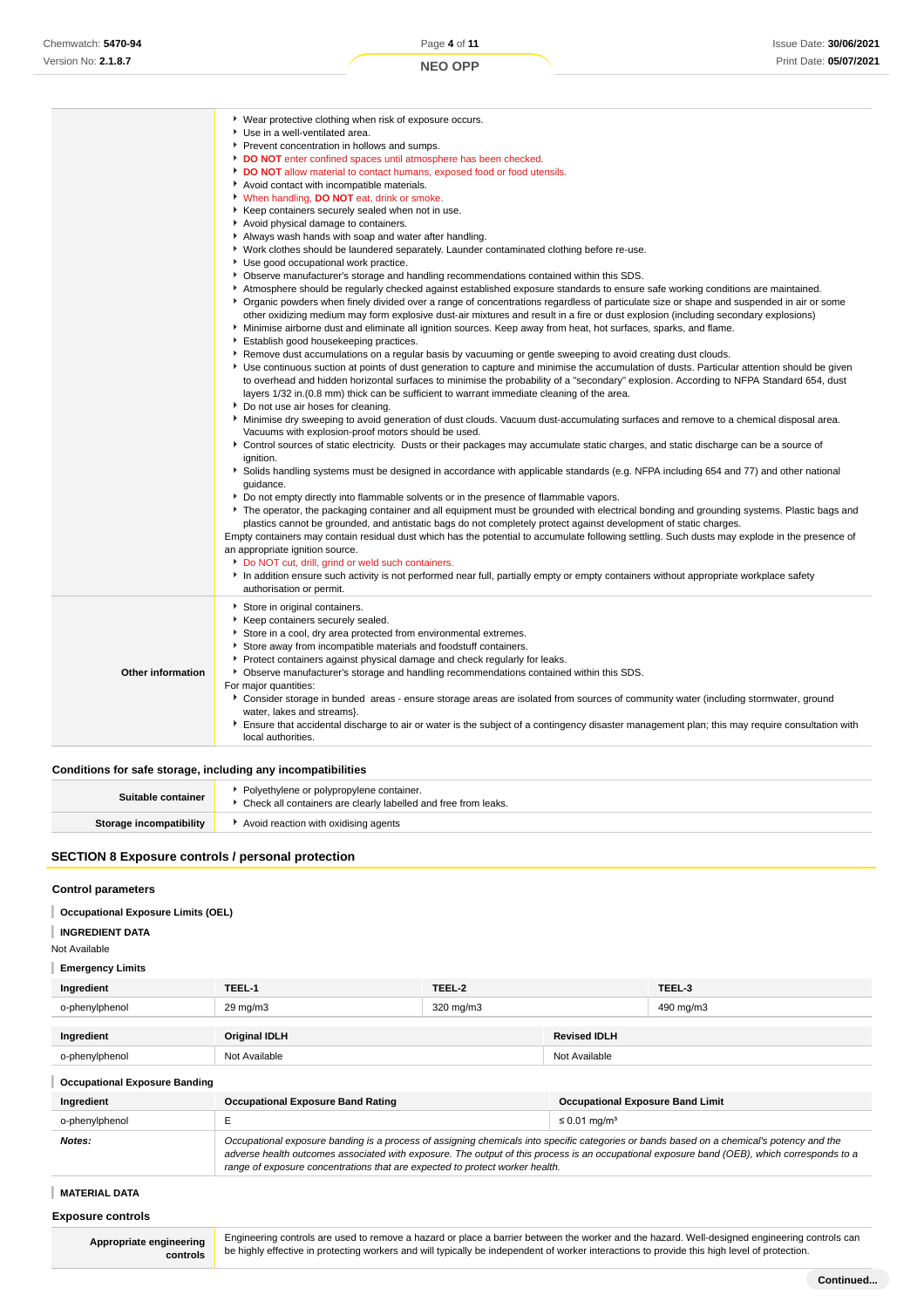Process controls which involve changing the way a job activity or process is done to reduce the risk.

The basic types of engineering controls are:

|                              | Enclosure and/or isolation of emission source which keeps a selected hazard "physically" away from the worker and ventilation that strategically<br>"adds" and "removes" air in the work environment. Ventilation can remove or dilute an air contaminant if designed properly. The design of a<br>ventilation system must match the particular process and chemical or contaminant in use.<br>Employers may need to use multiple types of controls to prevent employee overexposure.                                                                                                                                                                                                                                                                                                                                                                                                                                                                                                                                                                                                                                                                                                                                                                                                                                                                                                                                                                                                                                                                                                                                                                                                                                                                                                                                                                                                                                                                                                                                                                                                                                                                                                                                                                                                                                                                      |                                                                                                                                                                                                                                                                                                                                                                                                                                                                                                                                                                                                                                                                                                                                                                                                                                                                             |                                     |
|------------------------------|------------------------------------------------------------------------------------------------------------------------------------------------------------------------------------------------------------------------------------------------------------------------------------------------------------------------------------------------------------------------------------------------------------------------------------------------------------------------------------------------------------------------------------------------------------------------------------------------------------------------------------------------------------------------------------------------------------------------------------------------------------------------------------------------------------------------------------------------------------------------------------------------------------------------------------------------------------------------------------------------------------------------------------------------------------------------------------------------------------------------------------------------------------------------------------------------------------------------------------------------------------------------------------------------------------------------------------------------------------------------------------------------------------------------------------------------------------------------------------------------------------------------------------------------------------------------------------------------------------------------------------------------------------------------------------------------------------------------------------------------------------------------------------------------------------------------------------------------------------------------------------------------------------------------------------------------------------------------------------------------------------------------------------------------------------------------------------------------------------------------------------------------------------------------------------------------------------------------------------------------------------------------------------------------------------------------------------------------------------|-----------------------------------------------------------------------------------------------------------------------------------------------------------------------------------------------------------------------------------------------------------------------------------------------------------------------------------------------------------------------------------------------------------------------------------------------------------------------------------------------------------------------------------------------------------------------------------------------------------------------------------------------------------------------------------------------------------------------------------------------------------------------------------------------------------------------------------------------------------------------------|-------------------------------------|
|                              | Local exhaust ventilation usually required. If risk of overexposure exists, wear approved respirator. Correct fit is essential to obtain adequate<br>protection. Supplied-air type respirator may be required in special circumstances. Correct fit is essential to ensure adequate protection.<br>An approved self contained breathing apparatus (SCBA) may be required in some situations.<br>Provide adequate ventilation in warehouse or closed storage area. Air contaminants generated in the workplace possess varying "escape"<br>velocities which, in turn, determine the "capture velocities" of fresh circulating air required to effectively remove the contaminant.                                                                                                                                                                                                                                                                                                                                                                                                                                                                                                                                                                                                                                                                                                                                                                                                                                                                                                                                                                                                                                                                                                                                                                                                                                                                                                                                                                                                                                                                                                                                                                                                                                                                           |                                                                                                                                                                                                                                                                                                                                                                                                                                                                                                                                                                                                                                                                                                                                                                                                                                                                             |                                     |
|                              | Air Speed:<br>Type of Contaminant:                                                                                                                                                                                                                                                                                                                                                                                                                                                                                                                                                                                                                                                                                                                                                                                                                                                                                                                                                                                                                                                                                                                                                                                                                                                                                                                                                                                                                                                                                                                                                                                                                                                                                                                                                                                                                                                                                                                                                                                                                                                                                                                                                                                                                                                                                                                         |                                                                                                                                                                                                                                                                                                                                                                                                                                                                                                                                                                                                                                                                                                                                                                                                                                                                             |                                     |
|                              | solvent, vapours, degreasing etc., evaporating from tank (in still air).                                                                                                                                                                                                                                                                                                                                                                                                                                                                                                                                                                                                                                                                                                                                                                                                                                                                                                                                                                                                                                                                                                                                                                                                                                                                                                                                                                                                                                                                                                                                                                                                                                                                                                                                                                                                                                                                                                                                                                                                                                                                                                                                                                                                                                                                                   |                                                                                                                                                                                                                                                                                                                                                                                                                                                                                                                                                                                                                                                                                                                                                                                                                                                                             | $0.25 - 0.5$ m/s<br>(50-100 f/min.) |
|                              | aerosols, fumes from pouring operations, intermittent container filling, low speed conveyer transfers, welding, spray<br>drift, plating acid fumes, pickling (released at low velocity into zone of active generation)                                                                                                                                                                                                                                                                                                                                                                                                                                                                                                                                                                                                                                                                                                                                                                                                                                                                                                                                                                                                                                                                                                                                                                                                                                                                                                                                                                                                                                                                                                                                                                                                                                                                                                                                                                                                                                                                                                                                                                                                                                                                                                                                     |                                                                                                                                                                                                                                                                                                                                                                                                                                                                                                                                                                                                                                                                                                                                                                                                                                                                             | 0.5-1 m/s (100-200<br>f/min.)       |
|                              | direct spray, spray painting in shallow booths, drum filling, conveyer loading, crusher dusts, gas discharge (active<br>generation into zone of rapid air motion)                                                                                                                                                                                                                                                                                                                                                                                                                                                                                                                                                                                                                                                                                                                                                                                                                                                                                                                                                                                                                                                                                                                                                                                                                                                                                                                                                                                                                                                                                                                                                                                                                                                                                                                                                                                                                                                                                                                                                                                                                                                                                                                                                                                          |                                                                                                                                                                                                                                                                                                                                                                                                                                                                                                                                                                                                                                                                                                                                                                                                                                                                             | 1-2.5 m/s (200-500<br>f/min.)       |
|                              | grinding, abrasive blasting, tumbling, high speed wheel generated dusts (released at high initial velocity into zone of<br>very high rapid air motion).                                                                                                                                                                                                                                                                                                                                                                                                                                                                                                                                                                                                                                                                                                                                                                                                                                                                                                                                                                                                                                                                                                                                                                                                                                                                                                                                                                                                                                                                                                                                                                                                                                                                                                                                                                                                                                                                                                                                                                                                                                                                                                                                                                                                    |                                                                                                                                                                                                                                                                                                                                                                                                                                                                                                                                                                                                                                                                                                                                                                                                                                                                             | $2.5 - 10$ m/s<br>(500-2000 f/min.) |
|                              | Within each range the appropriate value depends on:                                                                                                                                                                                                                                                                                                                                                                                                                                                                                                                                                                                                                                                                                                                                                                                                                                                                                                                                                                                                                                                                                                                                                                                                                                                                                                                                                                                                                                                                                                                                                                                                                                                                                                                                                                                                                                                                                                                                                                                                                                                                                                                                                                                                                                                                                                        |                                                                                                                                                                                                                                                                                                                                                                                                                                                                                                                                                                                                                                                                                                                                                                                                                                                                             |                                     |
|                              | Lower end of the range                                                                                                                                                                                                                                                                                                                                                                                                                                                                                                                                                                                                                                                                                                                                                                                                                                                                                                                                                                                                                                                                                                                                                                                                                                                                                                                                                                                                                                                                                                                                                                                                                                                                                                                                                                                                                                                                                                                                                                                                                                                                                                                                                                                                                                                                                                                                     | Upper end of the range                                                                                                                                                                                                                                                                                                                                                                                                                                                                                                                                                                                                                                                                                                                                                                                                                                                      |                                     |
|                              | 1: Room air currents minimal or favourable to capture                                                                                                                                                                                                                                                                                                                                                                                                                                                                                                                                                                                                                                                                                                                                                                                                                                                                                                                                                                                                                                                                                                                                                                                                                                                                                                                                                                                                                                                                                                                                                                                                                                                                                                                                                                                                                                                                                                                                                                                                                                                                                                                                                                                                                                                                                                      | 1: Disturbing room air currents                                                                                                                                                                                                                                                                                                                                                                                                                                                                                                                                                                                                                                                                                                                                                                                                                                             |                                     |
|                              | 2: Contaminants of low toxicity or of nuisance value only.                                                                                                                                                                                                                                                                                                                                                                                                                                                                                                                                                                                                                                                                                                                                                                                                                                                                                                                                                                                                                                                                                                                                                                                                                                                                                                                                                                                                                                                                                                                                                                                                                                                                                                                                                                                                                                                                                                                                                                                                                                                                                                                                                                                                                                                                                                 | 2: Contaminants of high toxicity                                                                                                                                                                                                                                                                                                                                                                                                                                                                                                                                                                                                                                                                                                                                                                                                                                            |                                     |
|                              | 3: Intermittent, low production.                                                                                                                                                                                                                                                                                                                                                                                                                                                                                                                                                                                                                                                                                                                                                                                                                                                                                                                                                                                                                                                                                                                                                                                                                                                                                                                                                                                                                                                                                                                                                                                                                                                                                                                                                                                                                                                                                                                                                                                                                                                                                                                                                                                                                                                                                                                           | 3: High production, heavy use                                                                                                                                                                                                                                                                                                                                                                                                                                                                                                                                                                                                                                                                                                                                                                                                                                               |                                     |
|                              | 4: Large hood or large air mass in motion                                                                                                                                                                                                                                                                                                                                                                                                                                                                                                                                                                                                                                                                                                                                                                                                                                                                                                                                                                                                                                                                                                                                                                                                                                                                                                                                                                                                                                                                                                                                                                                                                                                                                                                                                                                                                                                                                                                                                                                                                                                                                                                                                                                                                                                                                                                  | 4: Small hood-local control only                                                                                                                                                                                                                                                                                                                                                                                                                                                                                                                                                                                                                                                                                                                                                                                                                                            |                                     |
|                              | Simple theory shows that air velocity falls rapidly with distance away from the opening of a simple extraction pipe. Velocity generally decreases<br>with the square of distance from the extraction point (in simple cases). Therefore the air speed at the extraction point should be adjusted,<br>accordingly, after reference to distance from the contaminating source. The air velocity at the extraction fan, for example, should be a minimum of<br>1-2 m/s (200-400 f/min) for extraction of solvents generated in a tank 2 meters distant from the extraction point. Other mechanical considerations,<br>producing performance deficits within the extraction apparatus, make it essential that theoretical air velocities are multiplied by factors of 10 or<br>more when extraction systems are installed or used.                                                                                                                                                                                                                                                                                                                                                                                                                                                                                                                                                                                                                                                                                                                                                                                                                                                                                                                                                                                                                                                                                                                                                                                                                                                                                                                                                                                                                                                                                                                             |                                                                                                                                                                                                                                                                                                                                                                                                                                                                                                                                                                                                                                                                                                                                                                                                                                                                             |                                     |
| <b>Personal protection</b>   |                                                                                                                                                                                                                                                                                                                                                                                                                                                                                                                                                                                                                                                                                                                                                                                                                                                                                                                                                                                                                                                                                                                                                                                                                                                                                                                                                                                                                                                                                                                                                                                                                                                                                                                                                                                                                                                                                                                                                                                                                                                                                                                                                                                                                                                                                                                                                            |                                                                                                                                                                                                                                                                                                                                                                                                                                                                                                                                                                                                                                                                                                                                                                                                                                                                             |                                     |
| Eye and face protection      | Safety glasses with side shields.<br>Chemical goggles.<br>۰.<br>national equivalent]                                                                                                                                                                                                                                                                                                                                                                                                                                                                                                                                                                                                                                                                                                                                                                                                                                                                                                                                                                                                                                                                                                                                                                                                                                                                                                                                                                                                                                                                                                                                                                                                                                                                                                                                                                                                                                                                                                                                                                                                                                                                                                                                                                                                                                                                       | Contact lenses may pose a special hazard; soft contact lenses may absorb and concentrate irritants. A written policy document, describing<br>the wearing of lenses or restrictions on use, should be created for each workplace or task. This should include a review of lens absorption<br>and adsorption for the class of chemicals in use and an account of injury experience. Medical and first-aid personnel should be trained in<br>their removal and suitable equipment should be readily available. In the event of chemical exposure, begin eye irrigation immediately and<br>remove contact lens as soon as practicable. Lens should be removed at the first signs of eye redness or irritation - lens should be removed in<br>a clean environment only after workers have washed hands thoroughly. [CDC NIOSH Current Intelligence Bulletin 59], [AS/NZS 1336 or |                                     |
| <b>Skin protection</b>       | See Hand protection below                                                                                                                                                                                                                                                                                                                                                                                                                                                                                                                                                                                                                                                                                                                                                                                                                                                                                                                                                                                                                                                                                                                                                                                                                                                                                                                                                                                                                                                                                                                                                                                                                                                                                                                                                                                                                                                                                                                                                                                                                                                                                                                                                                                                                                                                                                                                  |                                                                                                                                                                                                                                                                                                                                                                                                                                                                                                                                                                                                                                                                                                                                                                                                                                                                             |                                     |
| <b>Hands/feet protection</b> | The selection of suitable gloves does not only depend on the material, but also on further marks of quality which vary from manufacturer to<br>manufacturer. Where the chemical is a preparation of several substances, the resistance of the glove material can not be calculated in advance<br>and has therefore to be checked prior to the application.<br>The exact break through time for substances has to be obtained from the manufacturer of the protective gloves and has to be observed when<br>making a final choice.<br>Personal hygiene is a key element of effective hand care. Gloves must only be worn on clean hands. After using gloves, hands should be<br>washed and dried thoroughly. Application of a non-perfumed moisturiser is recommended.<br>Suitability and durability of glove type is dependent on usage. Important factors in the selection of gloves include:<br>frequency and duration of contact,<br>chemical resistance of glove material,<br>glove thickness and<br>dexterity<br>Select gloves tested to a relevant standard (e.g. Europe EN 374, US F739, AS/NZS 2161.1 or national equivalent).<br>240 minutes according to EN 374, AS/NZS 2161.10.1 or national equivalent) is recommended.<br>EN 374, AS/NZS 2161.10.1 or national equivalent) is recommended.<br>use.<br>Contaminated gloves should be replaced.<br>As defined in ASTM F-739-96 in any application, gloves are rated as:<br>Excellent when breakthrough time > 480 min<br>Good when breakthrough time > 20 min<br>Fair when breakthrough time < 20 min<br>Poor when glove material degrades<br>For general applications, gloves with a thickness typically greater than 0.35 mm, are recommended.<br>It should be emphasised that glove thickness is not necessarily a good predictor of glove resistance to a specific chemical, as the permeation<br>efficiency of the glove will be dependent on the exact composition of the glove material. Therefore, glove selection should also be based on<br>consideration of the task requirements and knowledge of breakthrough times.<br>Glove thickness may also vary depending on the glove manufacturer, the glove type and the glove model. Therefore, the manufacturers'<br>technical data should always be taken into account to ensure selection of the most appropriate glove for the task. | When prolonged or frequently repeated contact may occur, a glove with a protection class of 5 or higher (breakthrough time greater than<br>When only brief contact is expected, a glove with a protection class of 3 or higher (breakthrough time greater than 60 minutes according to<br>Some glove polymer types are less affected by movement and this should be taken into account when considering gloves for long-term                                                                                                                                                                                                                                                                                                                                                                                                                                                |                                     |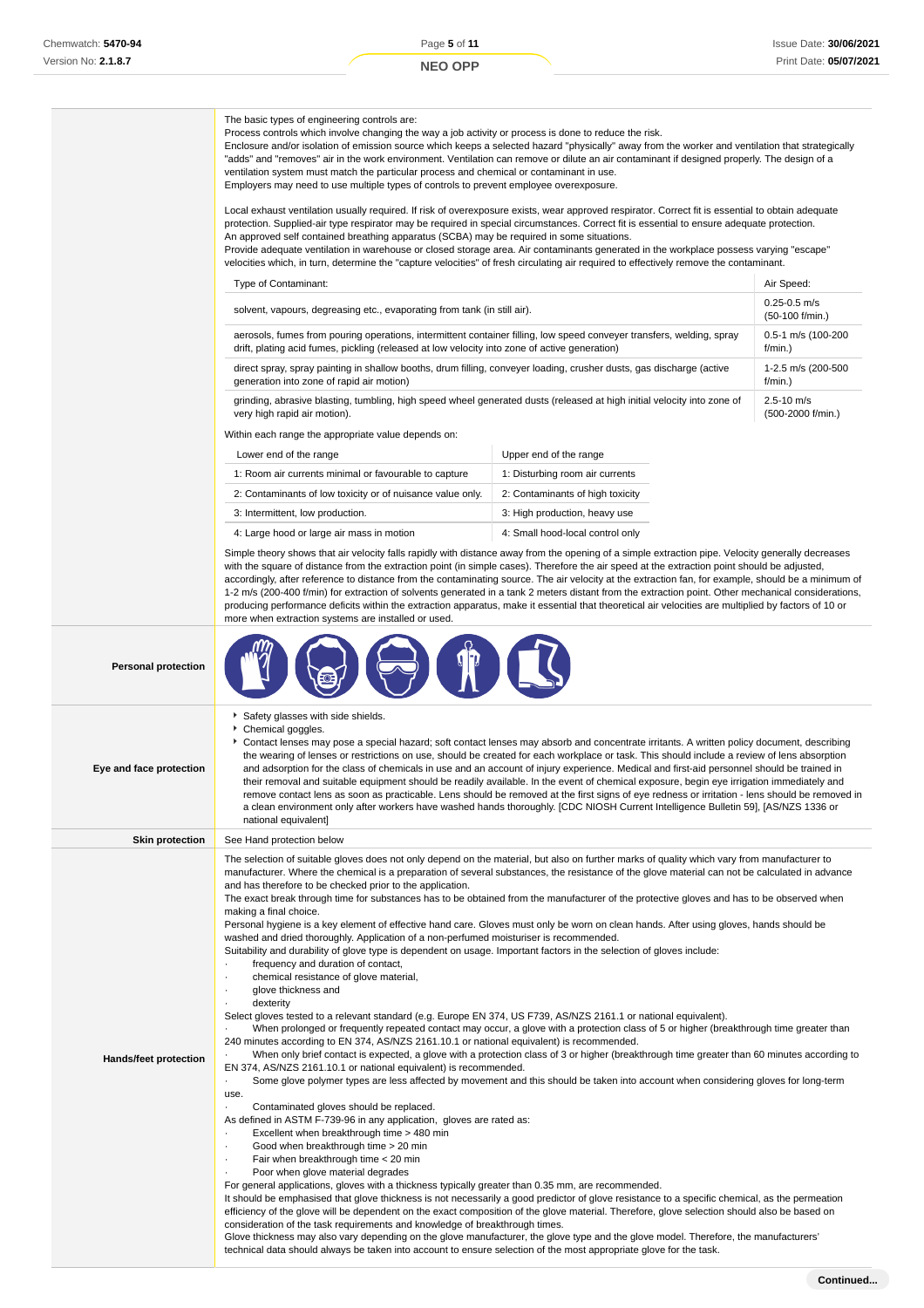| Chemwatch: 5470-94  | Page 6 of 11                                                                                                                                                                                                                                                          | Issue Date: 30/06/2021 |
|---------------------|-----------------------------------------------------------------------------------------------------------------------------------------------------------------------------------------------------------------------------------------------------------------------|------------------------|
| Version No: 2.1.8.7 | <b>NEO OPP</b>                                                                                                                                                                                                                                                        | Print Date: 05/07/2021 |
|                     |                                                                                                                                                                                                                                                                       |                        |
|                     |                                                                                                                                                                                                                                                                       |                        |
|                     | Note: Depending on the activity being conducted, gloves of varying thickness may be required for specific tasks. For example:<br>Thinner gloves (down to 0.1 mm or less) may be required where a high degree of manual dexterity is needed. However, these gloves are |                        |
|                     | only likely to give short duration protection and would normally be just for single use applications, then disposed of.                                                                                                                                               |                        |
|                     | Thicker gloves (up to 3 mm or more) may be required where there is a mechanical (as well as a chemical) risk i.e. where there is abrasion                                                                                                                             |                        |

or puncture potential

Gloves must only be worn on clean hands. After using gloves, hands should be washed and dried thoroughly. Application of a non-perfumed moisturiser is recommended.

Experience indicates that the following polymers are suitable as glove materials for protection against undissolved, dry solids, where abrasive particles are not present.

|                        | polychloroprene.<br>h nitrile rubber.<br>butyl rubber.<br>▶ fluorocaoutchouc.<br>polyvinyl chloride. |
|------------------------|------------------------------------------------------------------------------------------------------|
|                        | Gloves should be examined for wear and/ or degradation constantly.                                   |
| <b>Body protection</b> | See Other protection below                                                                           |
| Other protection       | • Overalls.<br>PV.C apron.<br>Barrier cream.<br>Skin cleansing cream.<br>٠<br>Eye wash unit.         |

#### **Respiratory protection**

Particulate. (AS/NZS 1716 & 1715, EN 143:2000 & 149:001, ANSI Z88 or national equivalent)

| <b>Required Minimum Protection Factor</b> | <b>Half-Face Respirator</b> | <b>Full-Face Respirator</b> | <b>Powered Air Respirator</b> |
|-------------------------------------------|-----------------------------|-----------------------------|-------------------------------|
| up to 10 x ES                             | P <sub>1</sub><br>Air-line* |                             | PAPR-P1                       |
| up to $50 \times ES$                      | Air-line**                  | P <sub>2</sub>              | PAPR-P2                       |
| up to $100 \times ES$                     |                             | P <sub>3</sub>              |                               |
|                                           |                             | Air-line*                   |                               |
| $100 + x ES$                              |                             | Air-line**                  | PAPR-P3                       |

\* - Negative pressure demand \*\* - Continuous flow

A(All classes) = Organic vapours, B AUS or B1 = Acid gasses, B2 = Acid gas or hydrogen cyanide(HCN), B3 = Acid gas or hydrogen cyanide(HCN), E = Sulfur dioxide(SO2), G = Agricultural chemicals, K = Ammonia(NH3), Hg = Mercury, NO = Oxides of nitrogen, MB = Methyl bromide, AX = Low boiling point organic compounds(below 65 degC)

Respirators may be necessary when engineering and administrative controls do not adequately prevent exposures.

· The decision to use respiratory protection should be based on professional judgment that takes into account toxicity information, exposure measurement data, and frequency and likelihood of the worker's exposure - ensure users are not subject to high thermal loads which may result in heat stress or distress due to personal protective equipment (powered, positive flow, full face apparatus may be an option).

Published occupational exposure limits, where they exist, will assist in determining the adequacy of the selected respiratory protection. These may be government mandated or vendor recommended.

· Certified respirators will be useful for protecting workers from inhalation of particulates when properly selected and fit tested as part of a complete respiratory protection program.

· Where protection from nuisance levels of dusts are desired, use type N95 (US) or type P1 (EN143) dust masks. Use respirators and components tested and approved under appropriate government standards such as NIOSH (US) or CEN (EU)

· Use approved positive flow mask if significant quantities of dust becomes airborne.

Try to avoid creating dust conditions.

Class P2 particulate filters are used for protection against mechanically and thermally generated particulates or both.

P2 is a respiratory filter rating under various international standards, Filters at least 94% of airborne particles

Suitable for:

Relatively small particles generated by mechanical processes eg. grinding, cutting, sanding, drilling, sawing.

Sub-micron thermally generated particles e.g. welding fumes, fertilizer and bushfire smoke.

· Biologically active airborne particles under specified infection control applications e.g. viruses, bacteria, COVID-19, SARS

## **SECTION 9 Physical and chemical properties**

#### **Information on basic physical and chemical properties**

**Appearance** Beige solid with characteristic odour; not miscible with water.

| <b>Physical state</b>                           | Solid          | Relative density (Water = $1$ )                   | $0.75 - 0.85$  |
|-------------------------------------------------|----------------|---------------------------------------------------|----------------|
| Odour                                           | Not Available  | <b>Partition coefficient n-octanol</b><br>/ water | Not Available  |
| Odour threshold                                 | Not Available  | Auto-ignition temperature (°C)                    | Not Available  |
| pH (as supplied)                                | Not Applicable | Decomposition temperature                         | Not Available  |
| Melting point / freezing point<br>(°C)          | Not Available  | Viscosity (cSt)                                   | Not Available  |
| Initial boiling point and boiling<br>range (°C) | Not Available  | Molecular weight (g/mol)                          | Not Applicable |
| Flash point (°C)                                | Not Applicable | <b>Taste</b>                                      | Not Available  |
| <b>Evaporation rate</b>                         | Not Available  | <b>Explosive properties</b>                       | Not Available  |
| Flammability                                    | Not Applicable | <b>Oxidising properties</b>                       | Not Available  |
| Upper Explosive Limit (%)                       | Not Applicable | Surface Tension (dyn/cm or<br>$mN/m$ )            | Not Applicable |
| Lower Explosive Limit (%)                       | Not Applicable | <b>Volatile Component (%vol)</b>                  | 0              |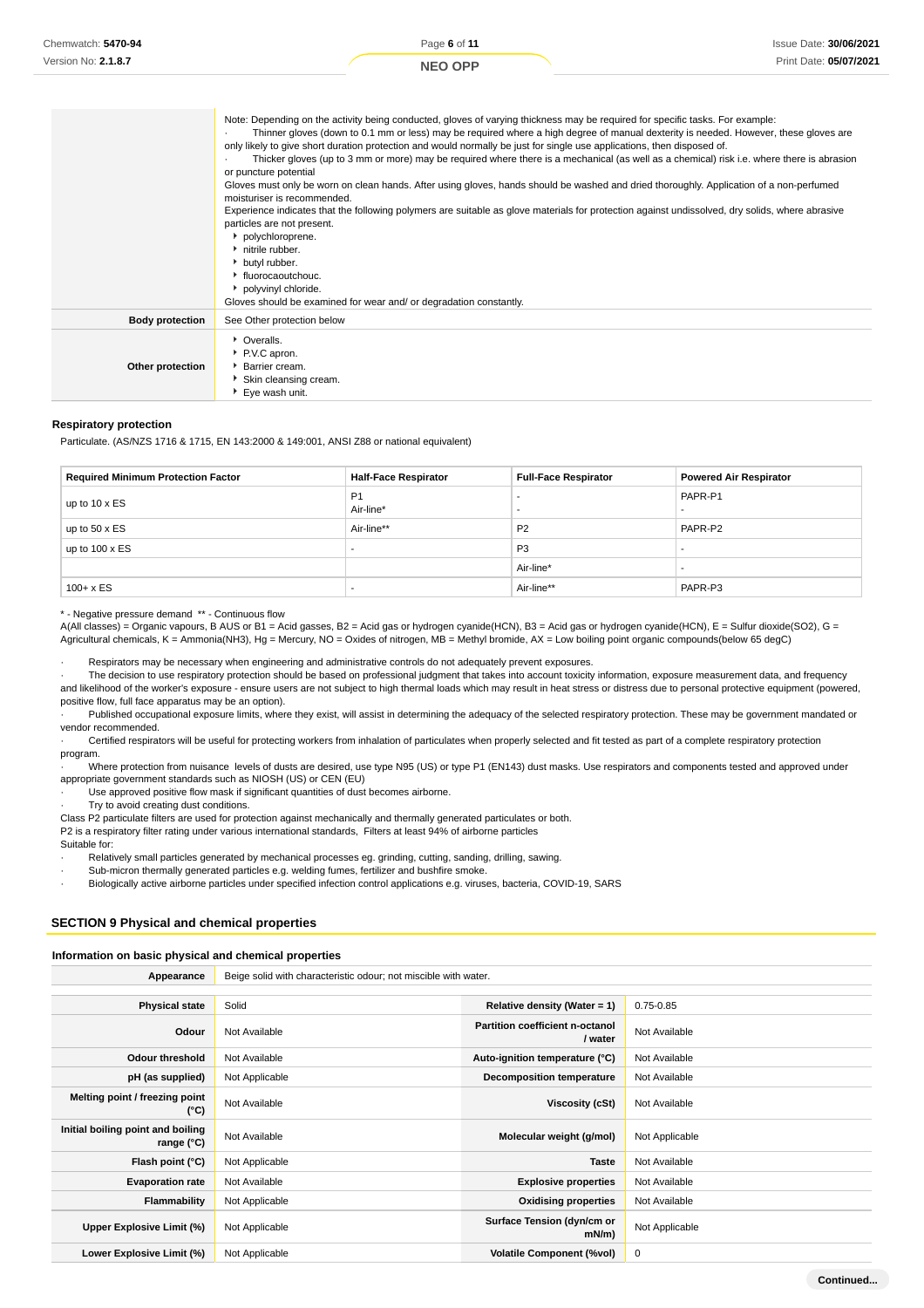| Vapour pressure (kPa)    | Not Available | Gas group                                 | Not Available |
|--------------------------|---------------|-------------------------------------------|---------------|
| Solubility in water      | Immiscible    | <b>pH as a solution (%)</b> Not Available |               |
| Vapour density (Air = 1) | Not Available | VOC g/L                                   | Not Available |

# **SECTION 10 Stability and reactivity**

| Reactivity                                 | See section 7                                                                                                                        |
|--------------------------------------------|--------------------------------------------------------------------------------------------------------------------------------------|
| <b>Chemical stability</b>                  | • Unstable in the presence of incompatible materials.<br>▶ Product is considered stable.<br>Hazardous polymerisation will not occur. |
| Possibility of hazardous<br>reactions      | See section 7                                                                                                                        |
| <b>Conditions to avoid</b>                 | See section 7                                                                                                                        |
| Incompatible materials                     | See section 7                                                                                                                        |
| <b>Hazardous decomposition</b><br>products | See section 5                                                                                                                        |

# **SECTION 11 Toxicological information**

**o-phenylphenol**

## **Information on toxicological effects**

| Inhaled             | The material is not thought to produce respiratory irritation (as classified by EC Directives using animal models). Nevertheless inhalation of dusts,<br>or fumes, especially for prolonged periods, may produce respiratory discomfort and occasionally, distress.                                                                                                                                                                                                                                                                                                                                                                                                                                                                                                                                                                                                                                                                                                                                                                                                                                                                                                                                                                                                                                                                                                                                                                                                                                                                                                                                                                                                                                                                                                                                                                                                                                                                                                                                                                                                                                                                                                                                                                                                                                                                                                                                                                                                                                                                                                                                                                                                                                                                                                                                                                                                                                                                                                                                                                                                                                                                                                                                                                                                                                                                                                        |                   |  |
|---------------------|----------------------------------------------------------------------------------------------------------------------------------------------------------------------------------------------------------------------------------------------------------------------------------------------------------------------------------------------------------------------------------------------------------------------------------------------------------------------------------------------------------------------------------------------------------------------------------------------------------------------------------------------------------------------------------------------------------------------------------------------------------------------------------------------------------------------------------------------------------------------------------------------------------------------------------------------------------------------------------------------------------------------------------------------------------------------------------------------------------------------------------------------------------------------------------------------------------------------------------------------------------------------------------------------------------------------------------------------------------------------------------------------------------------------------------------------------------------------------------------------------------------------------------------------------------------------------------------------------------------------------------------------------------------------------------------------------------------------------------------------------------------------------------------------------------------------------------------------------------------------------------------------------------------------------------------------------------------------------------------------------------------------------------------------------------------------------------------------------------------------------------------------------------------------------------------------------------------------------------------------------------------------------------------------------------------------------------------------------------------------------------------------------------------------------------------------------------------------------------------------------------------------------------------------------------------------------------------------------------------------------------------------------------------------------------------------------------------------------------------------------------------------------------------------------------------------------------------------------------------------------------------------------------------------------------------------------------------------------------------------------------------------------------------------------------------------------------------------------------------------------------------------------------------------------------------------------------------------------------------------------------------------------------------------------------------------------------------------------------------------------|-------------------|--|
| Ingestion           | Accidental ingestion of the material may be damaging to the health of the individual.<br>In common with phenol rats died as a result of nervous depression when exposed to o-phenylphenol. In cats lethal doses of o-phenylphenol in<br>aqueous suspensions caused haemorrhagic gastroenteritis and haemorrhages in liver, lung and myocardium                                                                                                                                                                                                                                                                                                                                                                                                                                                                                                                                                                                                                                                                                                                                                                                                                                                                                                                                                                                                                                                                                                                                                                                                                                                                                                                                                                                                                                                                                                                                                                                                                                                                                                                                                                                                                                                                                                                                                                                                                                                                                                                                                                                                                                                                                                                                                                                                                                                                                                                                                                                                                                                                                                                                                                                                                                                                                                                                                                                                                             |                   |  |
| <b>Skin Contact</b> | Evidence exists, or practical experience predicts, that the material either produces inflammation of the skin in a substantial number of individuals<br>following direct contact, and/or produces significant inflammation when applied to the healthy intact skin of animals, for up to four hours, such<br>inflammation being present twenty-four hours or more after the end of the exposure period. Skin irritation may also be present after prolonged or<br>repeated exposure; this may result in a form of contact dermatitis (nonallergic). The dermatitis is often characterised by skin redness (erythema)<br>and swelling (oedema) which may progress to blistering (vesiculation), scaling and thickening of the epidermis. At the microscopic level there<br>may be intercellular oedema of the spongy layer of the skin (spongiosis) and intracellular oedema of the epidermis.<br>The material may accentuate any pre-existing dermatitis condition<br>Open cuts, abraded or irritated skin should not be exposed to this material<br>Entry into the blood-stream through, for example, cuts, abrasions, puncture wounds or lesions, may produce systemic injury with harmful effects.<br>Examine the skin prior to the use of the material and ensure that any external damage is suitably protected.                                                                                                                                                                                                                                                                                                                                                                                                                                                                                                                                                                                                                                                                                                                                                                                                                                                                                                                                                                                                                                                                                                                                                                                                                                                                                                                                                                                                                                                                                                                                                                                                                                                                                                                                                                                                                                                                                                                                                                                                                                                      |                   |  |
| Eye                 | Evidence exists, or practical experience predicts, that the material may cause eye irritation in a substantial number of individuals and/or may<br>produce significant ocular lesions which are present twenty-four hours or more after instillation into the eye(s) of experimental animals.<br>Repeated or prolonged eye contact may cause inflammation characterised by temporary redness (similar to windburn) of the conjunctiva<br>(conjunctivitis); temporary impairment of vision and/or other transient eye damage/ulceration may occur.                                                                                                                                                                                                                                                                                                                                                                                                                                                                                                                                                                                                                                                                                                                                                                                                                                                                                                                                                                                                                                                                                                                                                                                                                                                                                                                                                                                                                                                                                                                                                                                                                                                                                                                                                                                                                                                                                                                                                                                                                                                                                                                                                                                                                                                                                                                                                                                                                                                                                                                                                                                                                                                                                                                                                                                                                          |                   |  |
| <b>Chronic</b>      | Repeated excessive exposures to high amounts of o-phenylphenol may cause liver, kidney and urinary bladder effects.<br>o-Phenyphenol has been shown to produce urinary bladder tumors in male rats fed exaggerated doses. [Dow]<br>Workers exposed chronically to high levels of biphenyl dust and vapours (up to 123 mg/m3 for 10 years) complained of headache, fatigue,<br>abdominal pain with nausea or diarrhoea and various symptoms of polyneuritis.<br>Neurological examination revealed varying degrees of damage to the central and peripheral nervous systems (decreased conduction velocities,<br>increased sensory thresholds and EEG and EMG abnormalities. Re-examination of several of the workers after 2 years removed from exposure<br>revealed further neural degeneration.<br>Diphenyl-containing compounds appear to be actively absorbed by the skin of all test animals in which studies were conducted. Toxic effects<br>involve changes in the heart, liver and kidneys.<br>When introduced by other routes (inhalation or subcutaneous injection), postmortem evidence shows injury to liver, kidneys, myocardium and<br>lungs following lethal exposure.<br>[Deichmann etal, Journal of Industrial Hygiene and Toxicology, 29, pp 1-13 1947]<br>Prolonged exposure to some derivatives of phenol may produce dermatitis, anorexia, weight loss, weakness, muscle aches and pain, liver<br>damage, dark urine, ochronosis, skin eruptions, diarrhoea, nervous disorders with headache, salivation, fainting, increased skin and scleral<br>pigmentation, vertigo and mental disorders. Liver and kidney damage may also ensue. Chronic phenol toxicity was first noted in medical<br>personnel in the late 1800s when 5 and 10% phenol was used as a skin disinfectant. The term carbolic (phenol) marasmus was given to this<br>syndrome.<br>Addition of structurally related phenolic compounds to the diet of Syrian golden hamsters induced forestomach hyperplasia and tumours. These<br>compounds included 2(3)-tert-butyl-4-methoxphenol (BHA) (CAS RN: 25013-16-5), 2-tert-butyl-4-methylphenol (TBMP) (29759-28-2) and p-tert-<br>butylphenol (PTBP) (98-54-4); less active were catechol (154-23-4), p-methylphenol (331-39-5), methylhydroquinone (MHQ) (95-71-6) and<br>pyrogallol (87-66-1), whilst no activity was seen with resorcinol (108-46-3), hydroquinone (123-31-9), propylparaben (94-13-3) and<br>tert-butylhydroquinone (TBHQ) (1948-33-0).<br>In autoradiographic studies, intake of BHA, TBMP, catechol, PMOP, PTBP and MHQ resulted in a significant increase in the labelling index of the<br>forestomach epithelium, whilst PMOP induced epithelial damage and pyloric regenerative hyperplasia. Catechol, CA and PYMP induced similar<br>but less marked alterations. Both catechol and PMOP increased the labelling index in the glandular stomach. The urinary bladder was free from<br>histo-pathological lesions, but propylparabene, catechol, TBHQ and MHQ increased the labelling index. The authors of this study concluded that<br>long term administration of PTBP and TBMP may be carcinogenic for hamster forestomach and that both 1-hydroxy and tert-butyl substituents<br>may play a role in the induction of forestomach tumours.<br>Hiros, M., et al: Carcinogenesis, Vol 7, pp 1285-1289; 1986 |                   |  |
| <b>NEO OPP</b>      | <b>TOXICITY</b>                                                                                                                                                                                                                                                                                                                                                                                                                                                                                                                                                                                                                                                                                                                                                                                                                                                                                                                                                                                                                                                                                                                                                                                                                                                                                                                                                                                                                                                                                                                                                                                                                                                                                                                                                                                                                                                                                                                                                                                                                                                                                                                                                                                                                                                                                                                                                                                                                                                                                                                                                                                                                                                                                                                                                                                                                                                                                                                                                                                                                                                                                                                                                                                                                                                                                                                                                            | <b>IRRITATION</b> |  |
|                     |                                                                                                                                                                                                                                                                                                                                                                                                                                                                                                                                                                                                                                                                                                                                                                                                                                                                                                                                                                                                                                                                                                                                                                                                                                                                                                                                                                                                                                                                                                                                                                                                                                                                                                                                                                                                                                                                                                                                                                                                                                                                                                                                                                                                                                                                                                                                                                                                                                                                                                                                                                                                                                                                                                                                                                                                                                                                                                                                                                                                                                                                                                                                                                                                                                                                                                                                                                            |                   |  |

Not Available Not Available

**TOXICITY IRRITATION**

dermal (rat) LD50: >2000 mg/kg<sup>[1]</sup> exercise the state of the state of the state of the state of the state of the state of the state of the state of the state of the state of the state of the state of the state of the stat Inhalation(Rat) LC50; >0.036 mg/L4h<sup>[1]</sup> Skin (rabbit): 20 mg/24h-moderate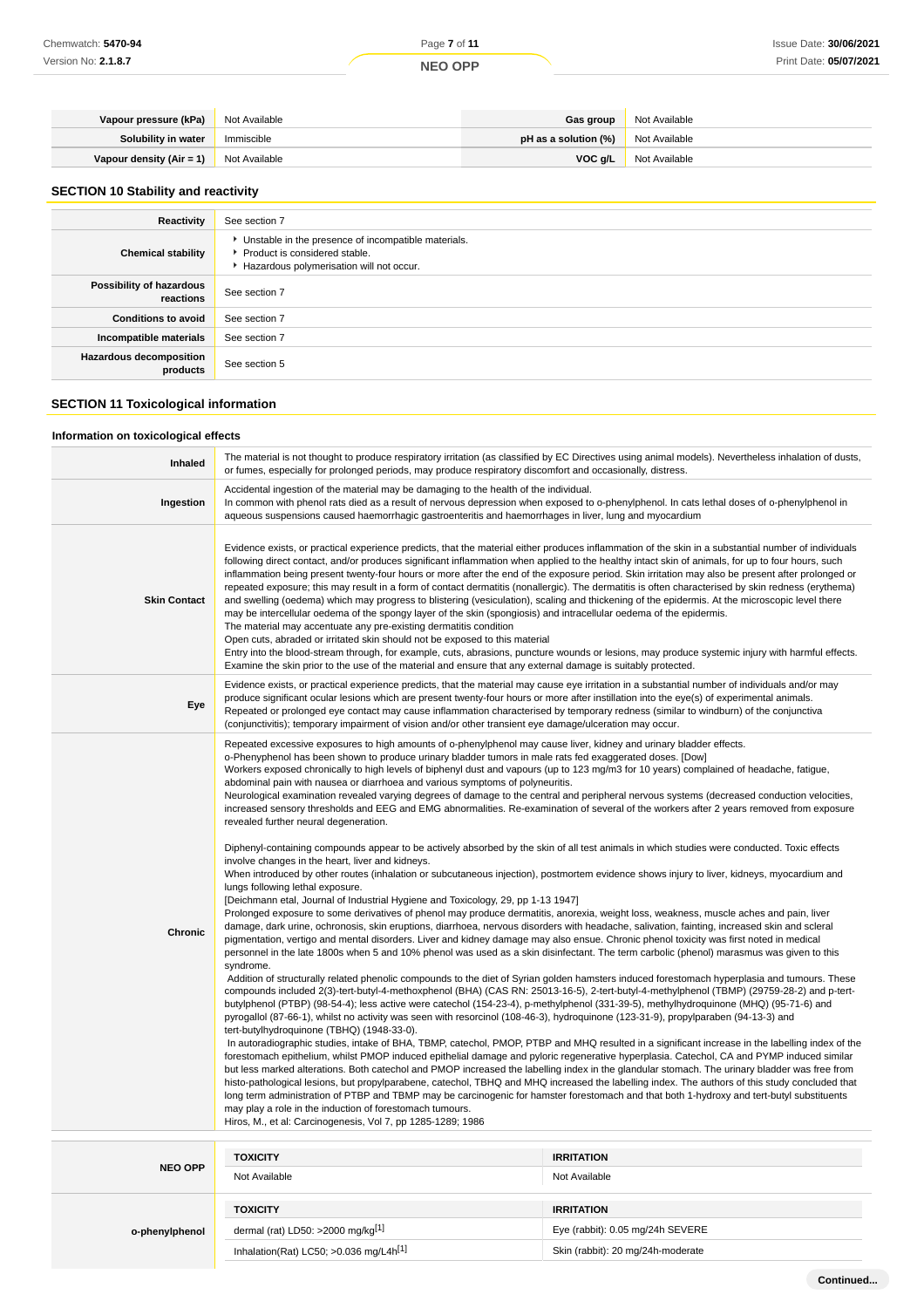|                                             | Oral(Rat) LD50; 2733 mg/kg[1]                                                                                                                                                                                                                                                                                                                                                                                                                                                                                                                                                                                                                                                                                                                                                                                                                                                                                                                                                                                                                                                                                                                                                                                                                                                                                                                                                                                                                                                                                                                                                                                                                                                                                                                                                                                                                                                                                                                                                                                                                                                                                                                                  | Skin (rabbit): 250 mg           |   |
|---------------------------------------------|----------------------------------------------------------------------------------------------------------------------------------------------------------------------------------------------------------------------------------------------------------------------------------------------------------------------------------------------------------------------------------------------------------------------------------------------------------------------------------------------------------------------------------------------------------------------------------------------------------------------------------------------------------------------------------------------------------------------------------------------------------------------------------------------------------------------------------------------------------------------------------------------------------------------------------------------------------------------------------------------------------------------------------------------------------------------------------------------------------------------------------------------------------------------------------------------------------------------------------------------------------------------------------------------------------------------------------------------------------------------------------------------------------------------------------------------------------------------------------------------------------------------------------------------------------------------------------------------------------------------------------------------------------------------------------------------------------------------------------------------------------------------------------------------------------------------------------------------------------------------------------------------------------------------------------------------------------------------------------------------------------------------------------------------------------------------------------------------------------------------------------------------------------------|---------------------------------|---|
| Legend:                                     | 1. Value obtained from Europe ECHA Registered Substances - Acute toxicity 2.* Value obtained from manufacturer's SDS. Unless otherwise<br>specified data extracted from RTECS - Register of Toxic Effect of chemical Substances                                                                                                                                                                                                                                                                                                                                                                                                                                                                                                                                                                                                                                                                                                                                                                                                                                                                                                                                                                                                                                                                                                                                                                                                                                                                                                                                                                                                                                                                                                                                                                                                                                                                                                                                                                                                                                                                                                                                |                                 |   |
|                                             |                                                                                                                                                                                                                                                                                                                                                                                                                                                                                                                                                                                                                                                                                                                                                                                                                                                                                                                                                                                                                                                                                                                                                                                                                                                                                                                                                                                                                                                                                                                                                                                                                                                                                                                                                                                                                                                                                                                                                                                                                                                                                                                                                                |                                 |   |
| O-PHENYLPHENOL                              | Asthma-like symptoms may continue for months or even years after exposure to the material ceases. This may be due to a non-allergenic<br>condition known as reactive airways dysfunction syndrome (RADS) which can occur following exposure to high levels of highly irritating<br>compound. Key criteria for the diagnosis of RADS include the absence of preceding respiratory disease, in a non-atopic individual, with abrupt<br>onset of persistent asthma-like symptoms within minutes to hours of a documented exposure to the irritant. A reversible airflow pattern, on<br>spirometry, with the presence of moderate to severe bronchial hyperreactivity on methacholine challenge testing and the lack of minimal<br>lymphocytic inflammation, without eosinophilia, have also been included in the criteria for diagnosis of RADS. RADS (or asthma) following an<br>irritating inhalation is an infrequent disorder with rates related to the concentration of and duration of exposure to the irritating substance.<br>Industrial bronchitis, on the other hand, is a disorder that occurs as result of exposure due to high concentrations of irritating substance (often<br>particulate in nature) and is completely reversible after exposure ceases. The disorder is characterised by dyspnea, cough and mucus<br>production.<br>The material may produce severe irritation to the eye causing pronounced inflammation. Repeated or prolonged exposure to irritants may<br>produce conjunctivitis.<br>The material may cause skin irritation after prolonged or repeated exposure and may produce a contact dermatitis (nonallergic). This form of<br>dermatitis is often characterised by skin redness (erythema) and swelling the epidermis. Histologically there may be intercellular oedema of the<br>spongy layer (spongiosis) and intracellular oedema of the epidermis.<br>The substance is classified by IARC as Group 3:<br>NOT classifiable as to its carcinogenicity to humans.<br>Evidence of carcinogenicity may be inadequate or limited in animal testing.<br>Tumorigenic - Carcinogenic by RTECS criteria. ADI: 0.02 mg/kg/day |                                 |   |
| <b>Acute Toxicity</b>                       | ×                                                                                                                                                                                                                                                                                                                                                                                                                                                                                                                                                                                                                                                                                                                                                                                                                                                                                                                                                                                                                                                                                                                                                                                                                                                                                                                                                                                                                                                                                                                                                                                                                                                                                                                                                                                                                                                                                                                                                                                                                                                                                                                                                              | Carcinogenicity                 | × |
| <b>Skin Irritation/Corrosion</b>            | ✔                                                                                                                                                                                                                                                                                                                                                                                                                                                                                                                                                                                                                                                                                                                                                                                                                                                                                                                                                                                                                                                                                                                                                                                                                                                                                                                                                                                                                                                                                                                                                                                                                                                                                                                                                                                                                                                                                                                                                                                                                                                                                                                                                              | Reproductivity                  | × |
| <b>Serious Eye Damage/Irritation</b>        | ✔                                                                                                                                                                                                                                                                                                                                                                                                                                                                                                                                                                                                                                                                                                                                                                                                                                                                                                                                                                                                                                                                                                                                                                                                                                                                                                                                                                                                                                                                                                                                                                                                                                                                                                                                                                                                                                                                                                                                                                                                                                                                                                                                                              | <b>STOT - Single Exposure</b>   | × |
| <b>Respiratory or Skin</b><br>sensitisation | ×                                                                                                                                                                                                                                                                                                                                                                                                                                                                                                                                                                                                                                                                                                                                                                                                                                                                                                                                                                                                                                                                                                                                                                                                                                                                                                                                                                                                                                                                                                                                                                                                                                                                                                                                                                                                                                                                                                                                                                                                                                                                                                                                                              | <b>STOT - Repeated Exposure</b> | × |
| <b>Mutagenicity</b>                         | ×                                                                                                                                                                                                                                                                                                                                                                                                                                                                                                                                                                                                                                                                                                                                                                                                                                                                                                                                                                                                                                                                                                                                                                                                                                                                                                                                                                                                                                                                                                                                                                                                                                                                                                                                                                                                                                                                                                                                                                                                                                                                                                                                                              | <b>Aspiration Hazard</b>        | × |

**Legend:**  $\mathbf{X}$  – Data either not available or does not fill the criteria for classification

– Data available to make classification

# **SECTION 12 Ecological information**

#### **Toxicity**

|                | Endpoint         | <b>Test Duration (hr)</b>                                                                                                                                                                                                                                                                | <b>Species</b>                | Value                | Source           |
|----------------|------------------|------------------------------------------------------------------------------------------------------------------------------------------------------------------------------------------------------------------------------------------------------------------------------------------|-------------------------------|----------------------|------------------|
| <b>NEO OPP</b> | Not<br>Available | Not Available                                                                                                                                                                                                                                                                            | Not Available                 | Not<br>Available     | Not<br>Available |
|                | Endpoint         | <b>Test Duration (hr)</b>                                                                                                                                                                                                                                                                | <b>Species</b>                | Value                | <b>Source</b>    |
|                | EC10(ECx)        | 72h                                                                                                                                                                                                                                                                                      | Algae or other aguatic plants | $0.38$ mg/l          |                  |
| o-phenylphenol | EC50             | 72h                                                                                                                                                                                                                                                                                      | Algae or other aquatic plants | $0.85$ mg/l          |                  |
|                | LC50             | 96h                                                                                                                                                                                                                                                                                      | Fish                          | 2.3 <sub>mq</sub> /l |                  |
|                | EC50             | 96h                                                                                                                                                                                                                                                                                      | Algae or other aquatic plants | $1.32$ mg/l          | $\overline{2}$   |
|                | EC50             | 48h                                                                                                                                                                                                                                                                                      | Crustacea                     | $1 - 2.4$ mg/l       | $\overline{4}$   |
| Legend:        |                  | Extracted from 1. IUCLID Toxicity Data 2. Europe ECHA Registered Substances - Ecotoxicological Information - Aquatic Toxicity 3. EPIWIN Suite<br>V3.12 (QSAR) - Aquatic Toxicity Data (Estimated) 4. US EPA, Ecotox database - Aquatic Toxicity Data 5. ECETOC Aquatic Hazard Assessment |                               |                      |                  |

Toxic to aquatic organisms, may cause long-term adverse effects in the aquatic environment.

Do NOT allow product to come in contact with surface waters or to intertidal areas below the mean high water mark. Do not contaminate water when cleaning equipment or disposing of equipment wash-waters.

Data 6. NITE (Japan) - Bioconcentration Data 7. METI (Japan) - Bioconcentration Data 8. Vendor Data

Wastes resulting from use of the product must be disposed of on site or at approved waste sites. **DO NOT** discharge into sewer or waterways.

# **Persistence and degradability**

| Ingredient     | Persistence: Water/Soil     | Persistence: Air            |
|----------------|-----------------------------|-----------------------------|
| o-phenylphenol | LOW (Half-life $= 14$ days) | LOW (Half-life = 0.92 days) |

#### **Bioaccumulative potential**

| Ingredient              | <b>Bioaccumulation</b> |  |
|-------------------------|------------------------|--|
| o-phenylphenol          | LOW (LogKOW = $3.09$ ) |  |
| <b>Mobility in soil</b> |                        |  |
| Ingredient              | <b>Mobility</b>        |  |
| o-phenylphenol          | LOW ( $KOC = 10330$ )  |  |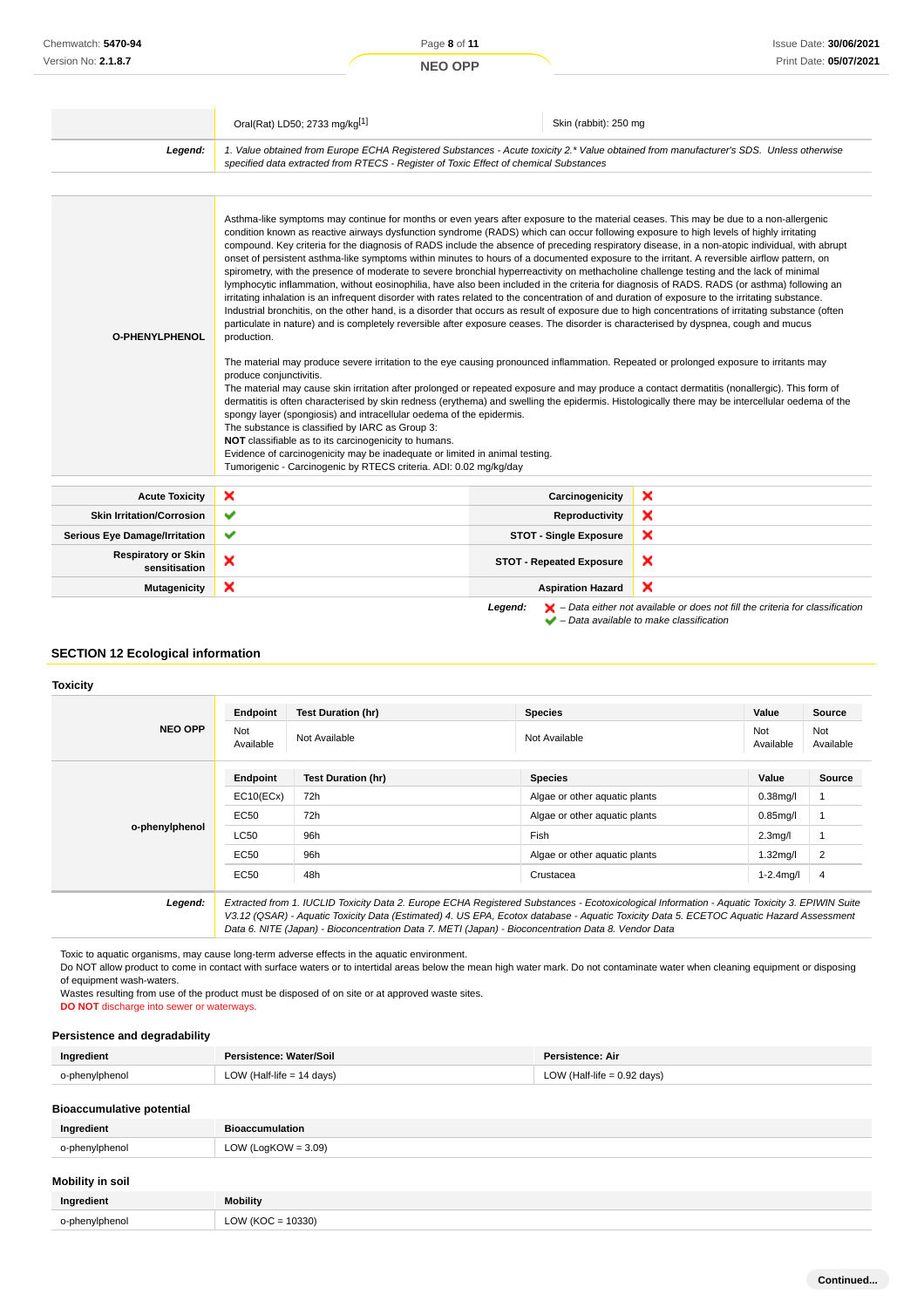# **SECTION 13 Disposal considerations**

| Waste treatment methods      |                                                                                                                                                                                                                                                                                                                                                                                                                                                                                                                                               |
|------------------------------|-----------------------------------------------------------------------------------------------------------------------------------------------------------------------------------------------------------------------------------------------------------------------------------------------------------------------------------------------------------------------------------------------------------------------------------------------------------------------------------------------------------------------------------------------|
| Product / Packaging disposal | Recycle wherever possible.<br>Consult manufacturer for recycling options or consult local or regional waste management authority for disposal if no suitable treatment or<br>disposal facility can be identified.<br>Dispose of by: burial in a land-fill specifically licensed to accept chemical and / or pharmaceutical wastes or Incineration in a licensed<br>apparatus (after admixture with suitable combustible material)<br>Decontaminate empty containers. Observe all label safeguards until containers are cleaned and destroyed. |

# **SECTION 14 Transport information**

#### **Labels Required**

| <b>Marine Pollutant</b> |    |
|-------------------------|----|
| <b>HAZCHEM</b>          | 2Z |

# **Land transport (ADG)**

| <b>UN</b> number             | 3077                                                                         |  |
|------------------------------|------------------------------------------------------------------------------|--|
| UN proper shipping name      | ENVIRONMENTALLY HAZARDOUS SUBSTANCE, SOLID, N.O.S. (contains o-phenylphenol) |  |
| Transport hazard class(es)   | Class<br>9<br>Subrisk<br>Not Applicable                                      |  |
| Packing group                | Ш                                                                            |  |
| <b>Environmental hazard</b>  | Environmentally hazardous                                                    |  |
| Special precautions for user | Special provisions<br>274 331 335 375 AU01<br>5 kg<br>Limited quantity       |  |

Environmentally Hazardous Substances meeting the descriptions of UN 3077 or UN 3082 are not subject to this Code when transported by road or rail in;

(a) packagings;

(b) IBCs; or

(c) any other receptacle not exceeding 500 kg(L).

- Australian Special Provisions (SP AU01) - ADG Code 7th Ed.

## **Air transport (ICAO-IATA / DGR)**

| UN number                    | 3077                                                                                          |                                                                                |                         |  |
|------------------------------|-----------------------------------------------------------------------------------------------|--------------------------------------------------------------------------------|-------------------------|--|
| UN proper shipping name      |                                                                                               | Environmentally hazardous substance, solid, n.o.s. * (contains o-phenylphenol) |                         |  |
| Transport hazard class(es)   | <b>ICAO/IATA Class</b><br>9<br>ICAO / IATA Subrisk<br>Not Applicable<br><b>ERG Code</b><br>9L |                                                                                |                         |  |
| Packing group                | Ш                                                                                             |                                                                                |                         |  |
| <b>Environmental hazard</b>  | Environmentally hazardous                                                                     |                                                                                |                         |  |
| Special precautions for user | Special provisions                                                                            |                                                                                | A97 A158 A179 A197 A215 |  |
|                              | Cargo Only Packing Instructions                                                               |                                                                                | 956                     |  |
|                              | Cargo Only Maximum Qty / Pack                                                                 |                                                                                | 400 kg                  |  |
|                              | Passenger and Cargo Packing Instructions                                                      |                                                                                | 956                     |  |
|                              | Passenger and Cargo Maximum Qty / Pack                                                        |                                                                                | 400 kg                  |  |
|                              | Passenger and Cargo Limited Quantity Packing Instructions                                     |                                                                                | Y956                    |  |
|                              | Passenger and Cargo Limited Maximum Qty / Pack                                                |                                                                                | 30 kg G                 |  |

# **Sea transport (IMDG-Code / GGVSee)**

| UN number                  | 3077                                                                         |                |  |
|----------------------------|------------------------------------------------------------------------------|----------------|--|
| UN proper shipping name    | ENVIRONMENTALLY HAZARDOUS SUBSTANCE, SOLID, N.O.S. (contains o-phenylphenol) |                |  |
| Transport hazard class(es) | <b>IMDG Class</b>                                                            | -9             |  |
|                            | <b>IMDG Subrisk</b>                                                          | Not Applicable |  |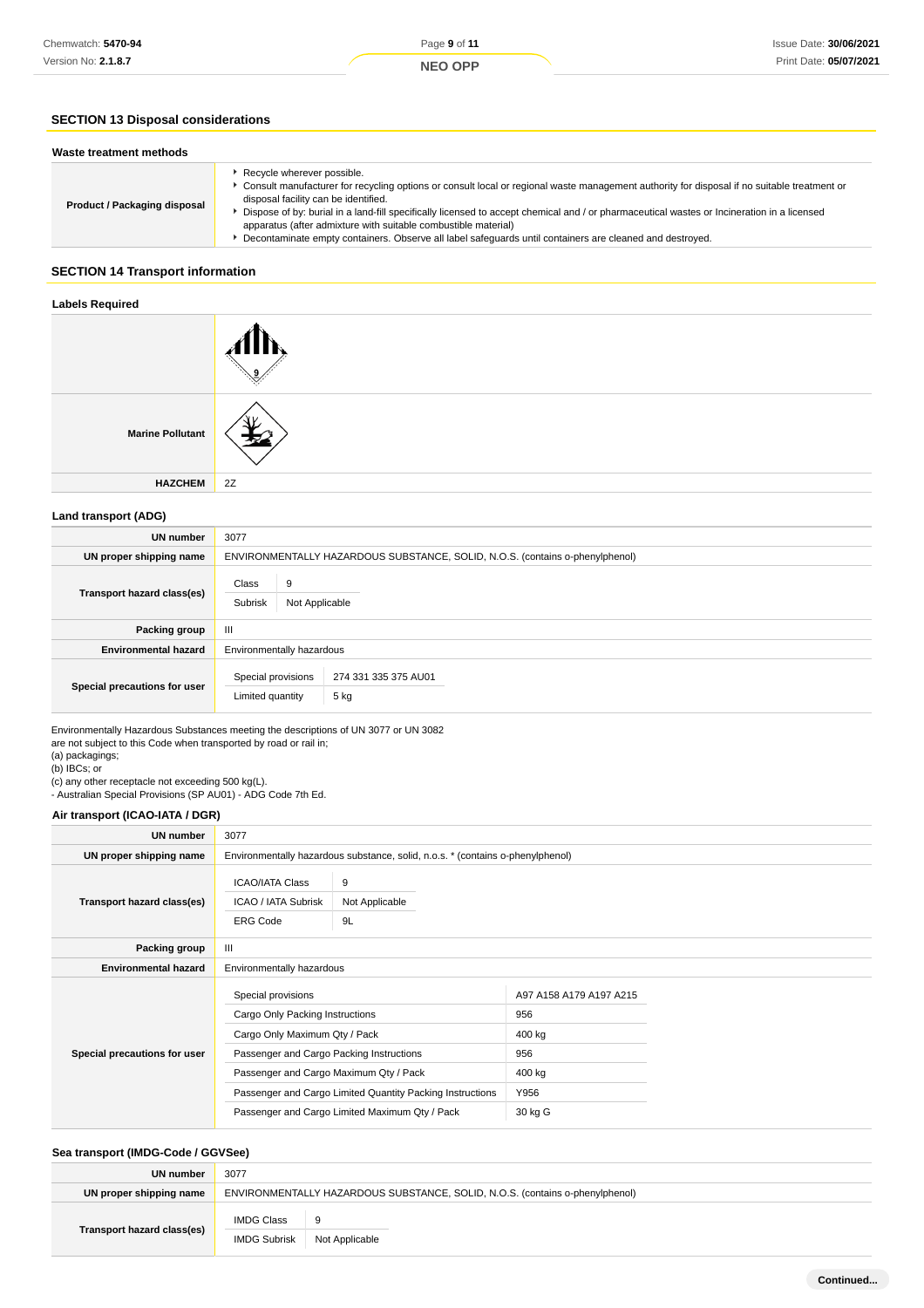Pack **Environme** 

**Special precautions for user**

| king group  | $\mathbf{III}$          |         |  |  |  |
|-------------|-------------------------|---------|--|--|--|
| ntal hazard | <b>Marine Pollutant</b> |         |  |  |  |
|             | <b>EMS Number</b>       | F-A S-F |  |  |  |

# **Transport in bulk according to Annex II of MARPOL and the IBC code**

Not Applicable

#### **Transport in bulk in accordance with MARPOL Annex V and the IMSBC Code**

| <b>Product name</b>                 | Group         |
|-------------------------------------|---------------|
| o-phenylphenol                      | Not Available |
| the contract of the contract of the |               |

#### **Transport in bulk in accordance with the ICG Code**

|               | $\cdots$ |
|---------------|----------|
| $\sim$ $\sim$ |          |

## **SECTION 15 Regulatory information**

#### **Safety, health and environmental regulations / legislation specific for the substance or mixture**

Special provisions 274 335 966 967 969

Limited Quantities 5 kg

## **o-phenylphenol is found on the following regulatory lists**

Australia Hazardous Chemical Information System (HCIS) - Hazardous Chemicals Australia Standard for the Uniform Scheduling of Medicines and Poisons (SUSMP) - Schedule 2 Australia Standard for the Uniform Scheduling of Medicines and Poisons (SUSMP) -

Schedule 5

## Australian Inventory of Industrial Chemicals (AIIC) Chemical Footprint Project - Chemicals of High Concern List International Agency for Research on Cancer (IARC) - Agents Classified by the IARC Monographs

## **National Inventory Status**

| <b>National Inventory</b>                          | <b>Status</b>                                                                                                                                                                                            |
|----------------------------------------------------|----------------------------------------------------------------------------------------------------------------------------------------------------------------------------------------------------------|
| Australia - AIIC / Australia<br>Non-Industrial Use | Yes                                                                                                                                                                                                      |
| Canada - DSL                                       | Yes                                                                                                                                                                                                      |
| Canada - NDSL                                      | No (o-phenylphenol)                                                                                                                                                                                      |
| China - IECSC                                      | Yes                                                                                                                                                                                                      |
| Europe - EINEC / ELINCS / NLP                      | Yes                                                                                                                                                                                                      |
| Japan - ENCS                                       | Yes                                                                                                                                                                                                      |
| Korea - KECI                                       | Yes                                                                                                                                                                                                      |
| New Zealand - NZIoC                                | Yes                                                                                                                                                                                                      |
| Philippines - PICCS                                | Yes                                                                                                                                                                                                      |
| USA - TSCA                                         | Yes                                                                                                                                                                                                      |
| Taiwan - TCSI                                      | Yes                                                                                                                                                                                                      |
| Mexico - INSQ                                      | Yes                                                                                                                                                                                                      |
| Vietnam - NCI                                      | Yes                                                                                                                                                                                                      |
| Russia - FBEPH                                     | Yes                                                                                                                                                                                                      |
| Legend:                                            | Yes = All CAS declared ingredients are on the inventory<br>No = One or more of the CAS listed ingredients are not on the inventory and are not exempt from listing(see specific ingredients in brackets) |

## **SECTION 16 Other information**

| в.<br><b>NOTE</b> | ว∩ |
|-------------------|----|
| אפו               | חפ |
| ,,,,,,            | ~~ |

#### **SDS Version Summary**

| Version | Date of Update | Sections Updated |
|---------|----------------|------------------|
| 2.1.8.7 | 20/06/2021     | Ingredients      |

#### **Other information**

Classification of the preparation and its individual components has drawn on official and authoritative sources as well as independent review by the Chemwatch Classification committee using available literature references.

The SDS is a Hazard Communication tool and should be used to assist in the Risk Assessment. Many factors determine whether the reported Hazards are Risks in the workplace or other settings. Risks may be determined by reference to Exposures Scenarios. Scale of use, frequency of use and current or available engineering controls must be considered.

#### **Definitions and abbreviations**

PC-TWA: Permissible Concentration-Time Weighted Average

PC-STEL: Permissible Concentration-Short Term Exposure Limit